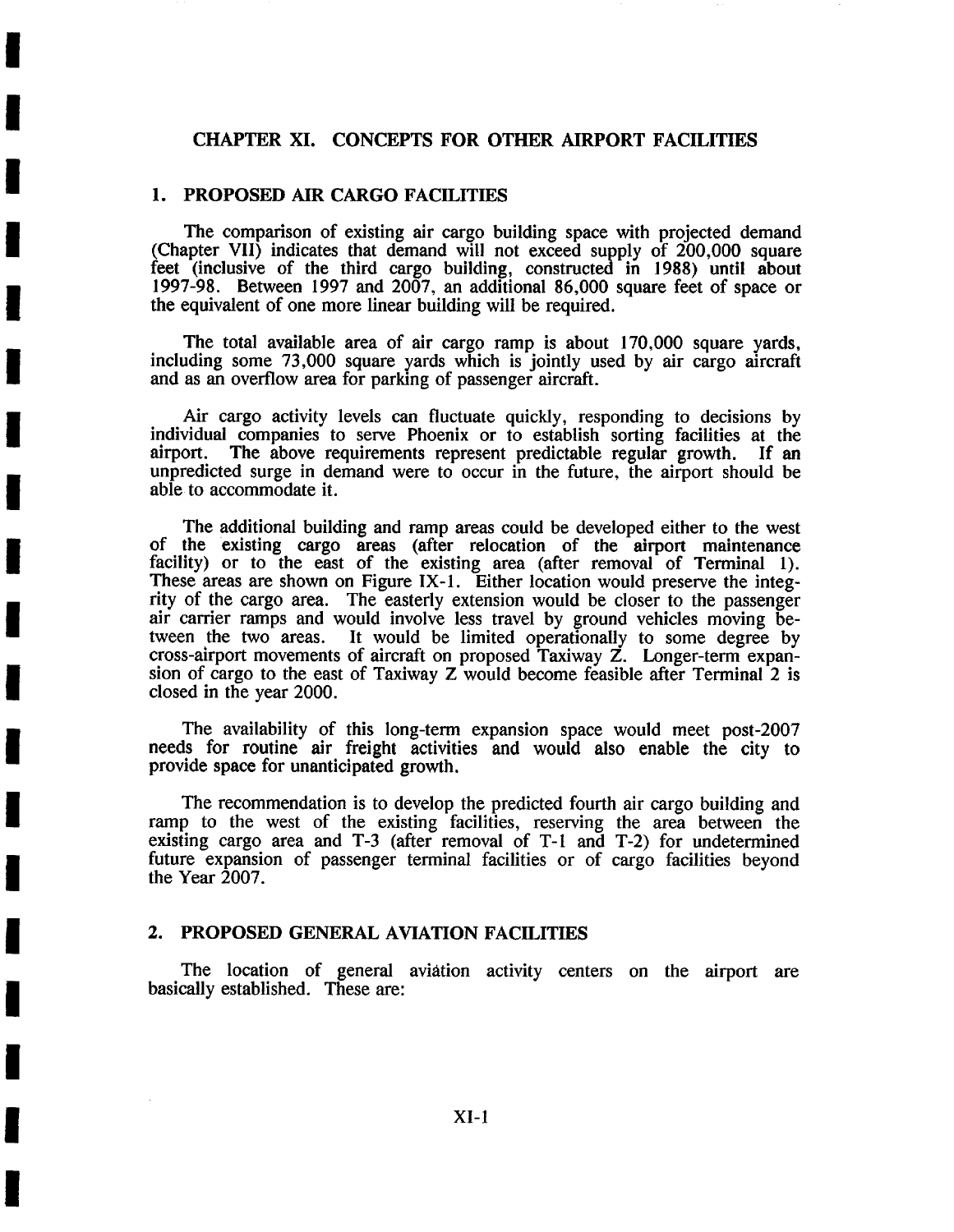the FBO and Executive Terminal on the south side of Runway 8L-26R;

**I** 

**I** 

**!** 

**I** 

**I** 

**I** 

**I** 

**I** 

**I** 

**I** 

**I** 

**I** 

**I** 

**.** 

**I** 

**I** 

- the corporate hangar area on the north side of Runway 8L-26R; and
- the Cutter facility on the south side of the airport.

In all of these locations (shown on Figure XI-1), recent development has taken place either by the city or by private interests (FBOs, corporate users) consistent with city policy. There are advantages to consolidation of general aviation functions at the south side of the airport and away from Runway 8L-26R. This would:

- improve aircraft movements along Taxiways A, AA, B and BB; and
- improve genera! aviation access to the proposed third runway, which will be shorter than the existing runways.

It is recommended that the general aviation functions remain generally as they are today, but as demand shrinks, general aviation facilities be reduced in scale on the north side of the airport. The airline gates are concentrated on the north side and removal of lighter aircraft would improve the north side of the airport operationally. Some of the T-hangars at the west end of Runway 8L-26R will be removed by the proposed hold area.

### 3. PROPOSED SUPPORT FACILITIES

### A. City Maintenance Facilities

The existing maintenance facilities are scheduled to close in 1989 and be replaced by a new facility fronting Buckeye Road. There is adequate room in this location for expansion post-2007.

### **B. Airline Maintenance Facilities**

The demand for airline maintenance space are dependent upon airline policy, making systematic forecasting difficult. A loss of maintenance capacity will occur when the DynAir facility is removed to allow for the expansion of Terminal 4. Alternative locations for expansion are limited. They include:

the area west of the present cargo buildings, approximately 13 acres in extent, about the same size as DynAir. This area has been regarded as the direction for future expansion of air cargo facilities. This was the rationale for the current relocation of airport maintenance facilities to the Buckeye Road site. It is recommended that the site be retained for future cargo expansion.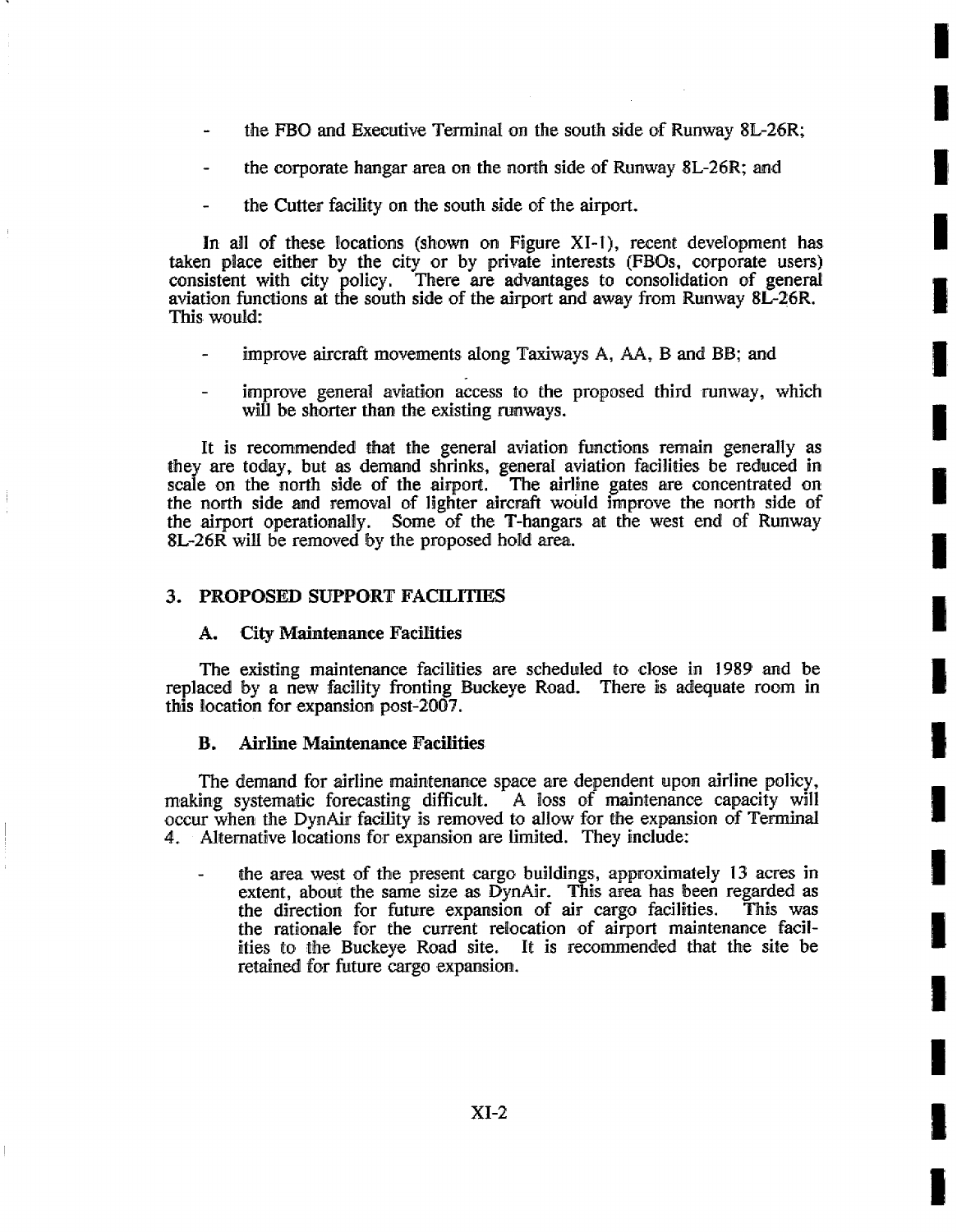- a small area on the south side of the airport adjacent to Cutter. This area may be included in the realignment of the Air National Guard boundaries. In all events it has limited potential because of its size and juxtaposition to the Cutter facility. This site is not recommended for airline maintenance.
- a strip of land which it is recommended be acquired on the northeast side of the airport adjacent to Air Lane. This tract south of Air Lane relocated adjacent to the Southern Pacific Railroad is about 350 feet wide by 2,500 feet long, a total of 20 acres. This tract respects the 750-foot building restriction line. It is not ideally dimensioned for airline maintenance facilities but would permit construction of up to 36-foot height at the southern boundary and up to 86 feet at the northern boundary of the tract. Tail height of the B-737 is 36 feet. Tail height for the B-757 is 44 feet. Parking of these two representative aircraft types in an apron backing on to Air Lane relocated would be a Ancillary storage, administrative and automobile parking spaces would likely be located with separate frontage as Air Lane. This is a narrow site but with a linear layout of buildings and aircraft parking positions, it would meet the maintenance needs of all but the larger aircraft in the fleet. This is a potential site for but the larger aircraft in the fleet. airline maintenance. Depending on the demand, the two general aviation hangars in this area would have to be relocated in the long-term.
- a small area east of Taxiway W and south of Sky Harbor Boulevard. This area lies between the Building Restriction Line (BRL) for Runway 26L and Sky Harbor Boulevard. The possible construction heights are about 36 feet at the BRL and about 110 feet adjacent to the roadway. Development of limited airline maintenance at this site is feasible, but reservation for future undefined aviation uses is recommended for this very strategically located tract.

America West is planning extensions of its existing maintenance facility to the east to accommodate B-757 and B-747 aircraft.

#### **C. Fuel Storage Facilities**

**I** 

**I** 

**i** 

**I** 

**I** 

**!** 

**I** 

**!** 

**I** 

**I** 

**I** 

**I** 

**!** 

**I** 

**i** 

**I** 

**!** 

**I** 

It is the policy of the airport to consolidate fuel storage into the northeastern corner of the airport and remove the underground storage tanks at various other locations adjacent to the DynAir maintenance hangar and Gate 207. This consolidation will include an airline storage area and a city storage area. The FBOs will provide their own storage facilities.

The airline storage tanks are currently owned by a consortium of airlines and managed and operated by DynAir. Fuel from the facility is piped underground to hydrant pits located at all gates at Terminals 2 and 3 and at four gates at Terminal !. The facility consists of 2 x 30,000-barrel tanks (2,520,000-gallon total capacity). A third tank of 15,000-barrel capacity is planned. This will raise the total storage of Jet-A fuel to 3,150,000 gallons; adequate for the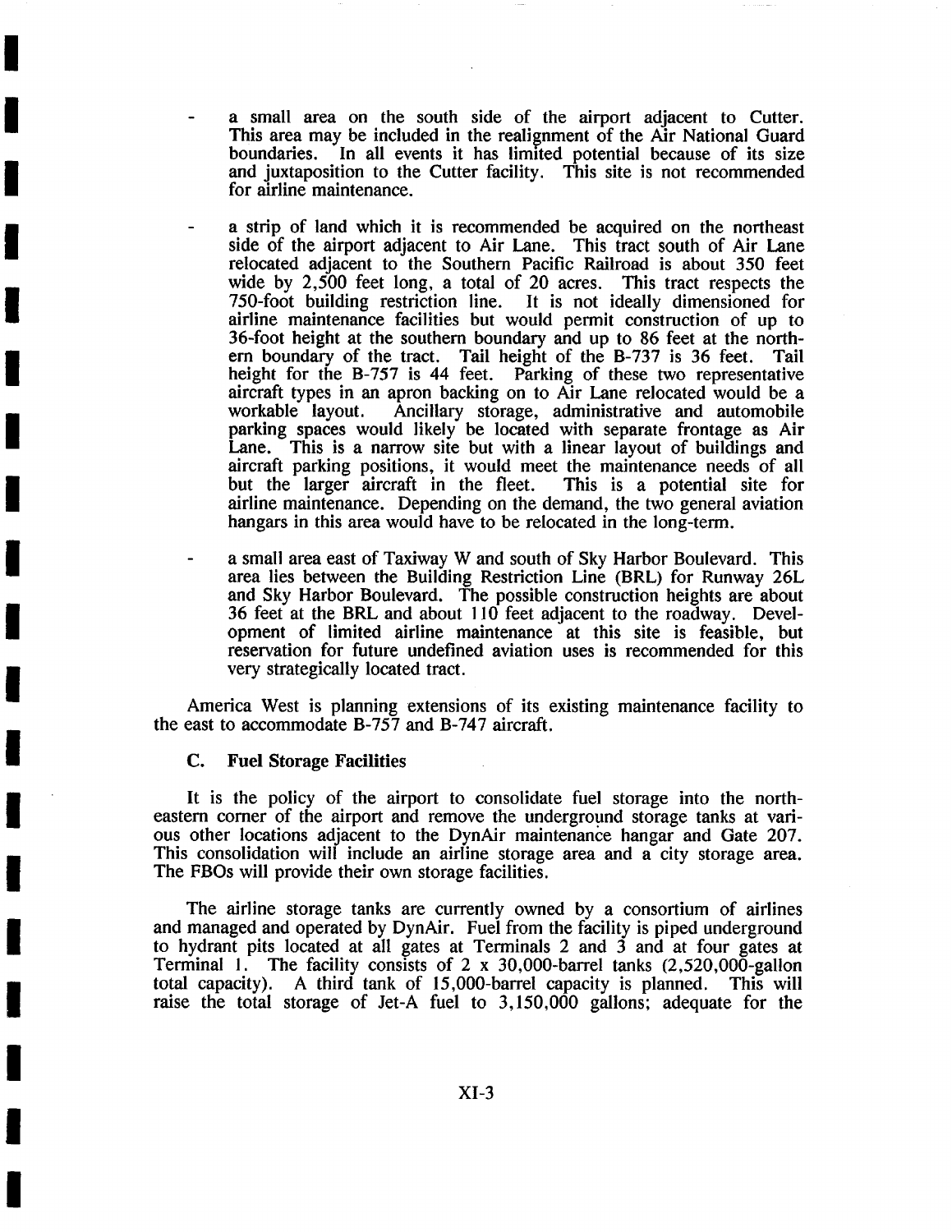predicted demand in 2007. All gates at T-3 and T-4 will be served by hydrant fueling points. There is adequate space at the existing facility for construction of the additional tank.

**!** 

**I** 

**i** 

**I** 

**!** 

**!** 

**I** 

**!** 

**I** 

**I** 

**I** 

**i** 

**!** 

**I** 

**!** 

**i** 

**I** 

**I** 

The city storage facilities currently total 382,000 gallons of Jet-A fuel and 90,000 gallons of AVGAS in six locations on the airport. All of these should be removed. A consolidated facility in the northeastern part of the A consolidated facility in the northeastern part of the airport would consist of two 1,500-barrel storage tanks of Jet-A (totaling  $126,000$  gallons) and one 1,500-barrel tank of AVGAS (totaling 63,000 gallons). The facility should have a truck loading rack which would serve all fuel trucks on the airport. Trucks would service the Executive Terminal, air cargo aircraft and commuter aircraft from this location. The city facility will be located adjacent to the realignment of Air Lane - 40th Street and should ideally be served by a spur from the South Pacific Railroad.

### D. Airport Rescue and Firefighting Facilities (ARFF)

The existing building is ideally located with respect to meeting FAA criteria for access to the runways. The development of the northwest concourse of Terminal 4 will result in a minor interaction with the ARFF. No gate on the concourse would be unusable, although there would be some restrictions placed on aircraft parking at the gate immediately adjacent to the terminal building. The temporary shelter for two emergency vehicles would require relocation. The emergency vehicles may be housed in a southernly extension of the ARFF building. Increased operational levels will not require additional vehicles.

If future aircraft, maneuvering requirements result in significant restrictions, it may become necessary to relocate the ARFF. This is not anticipated, but alternative sites are the parking areas at the north and south sides of Sky Harbor Boulevard immediately west of proposed Taxiway Y.

### **E. Air Traffic Control Tower and Other FAA Facilities**

From the present FAA Air Traffic Control Tower, controllers have limited visibility of a  $575$ -foot section of Taxiway X. The line-of-sight crosses the taxiway at heights which vary from 7.5 feet to 16 feet. Aircraft with tail heights of less than 16 feet are not visible for a distance of 230 feet.

The line-of-sight between the existing tower and crossover Taxiway W, currently under construction, will be more seriously affected when Terminal 4 is constructed. The line-of-sight for controllers will be 30 feet above the taxiway for a 420-foot length of the taxiway. In addition, much of the north apron to T-4 will be obscured.

The line-of-sight for the existing. ATC tower personnel in an east-west direction, parallel to the central spine of the terminal area, is shown in Figure XI-3.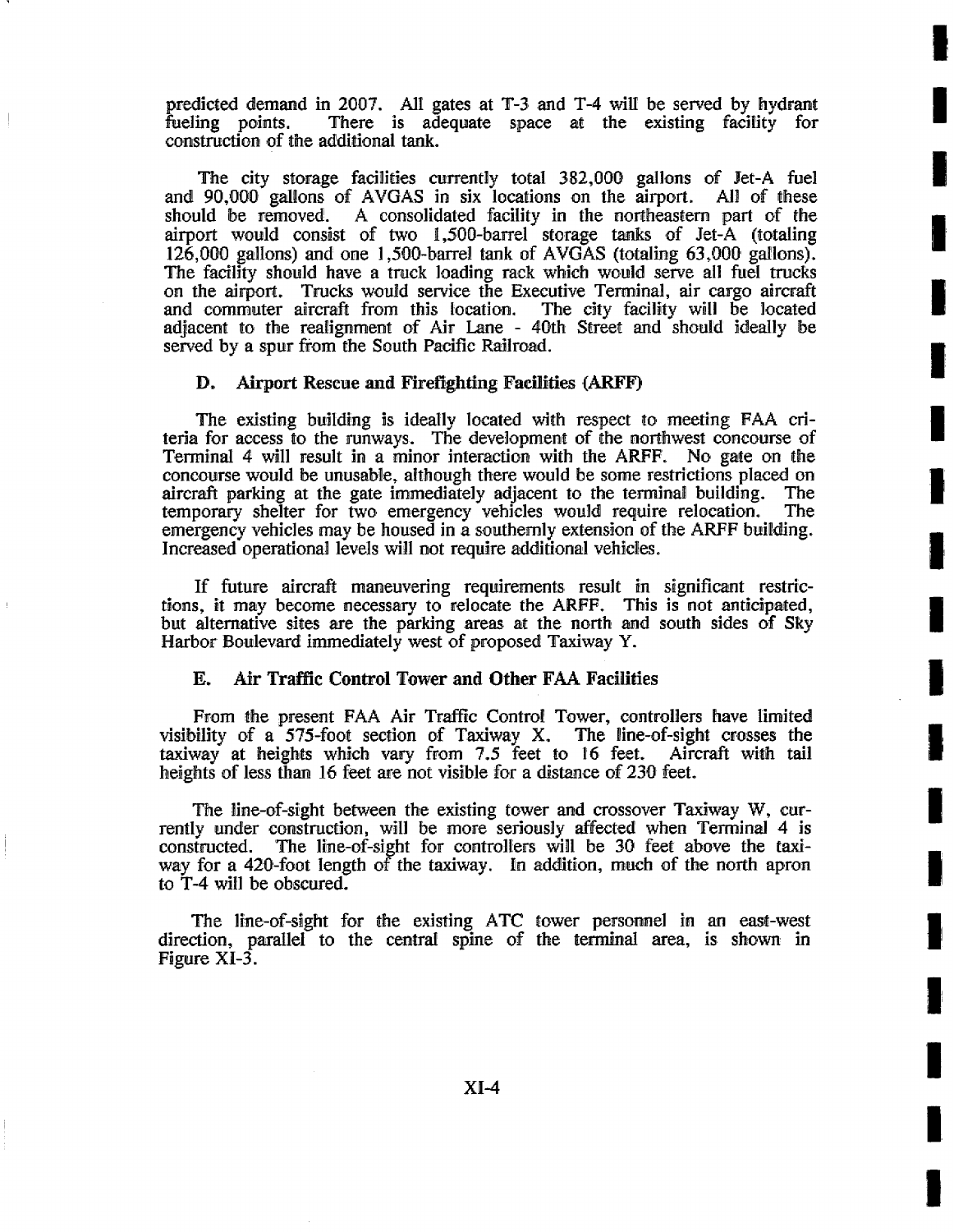The height of the existing cab is the maximum permissible to meet FAA Part 77 criteria, although FAA could clearly grant a waiver if overall operation and safety considerations demanded it.

The analysis examined two alternative locations for the tower to determine if either would provide better coverage of the critical cross taxiways than the existing location. The locations are:

Alternative 1 - East of Terminal 3 and west of Taxiway X Alternative 2 - East of Taxiway X and west of Terminal 4

**I** 

**I** 

**i** 

**I** 

**I** 

**I** 

**I** 

**!** 

**I** 

**I** 

**I** 

**I** 

**I** 

**I** 

**I** 

**I** 

**!** 

**!** 

The lines-of-sight for these locations are also shown in Figure XI-I. For Alternative I, coverage of Taxiway W would not be significantly improved, and Taxiways X, Y and Z would be visible from the tower.

Alternative 2 would provide significant benefits, providing clear lines-ofsight to all runways and cross taxiways. It would, however, result in larger shadows from the Terminal 3 concourses. Current development of T-4 calls for a three-level rental car facility at the west end of the terminal building to include facilities for automobile washing and fueling. The construction of a replacement tower in this location would be complicated but not eliminated by these uses.

An aitemative to the construction of a new tower would be raising the level of the existing tower to reduce the line-of-sight problems. This cannot be done in compliance with FAR Part 77 criteria.

The tower was constructed at its present site contrary to the recommendation of the city. The resolution of the line-of-sight problem is therefore, regard-The resolution of the line-of-sight problem is, therefore, regarded as the responsibility of the FAA. The Alternative 2 location will be congested by rental car facilities and ramps for T-4, but it is a feasible site for possible development by the FAA at a later date.

# **F. Miscellaneous Uses, West End of Airport**

Alternative locations for a series of airport support functions were examined in an analysis of the entire west end of the airport. The generally compatible uses to be accommodated in this area are:

- the U.S. Postal Service has requested that a 4 to 5-acre site be provided for a 70,000-square foot facility. It would need good public access and would include a retail outlet and financial center. A key location requirement is direct ramp access.
- potential expansion of the air cargo ramp to the west and construction of an additional air cargo building;
- airport maintenance facility;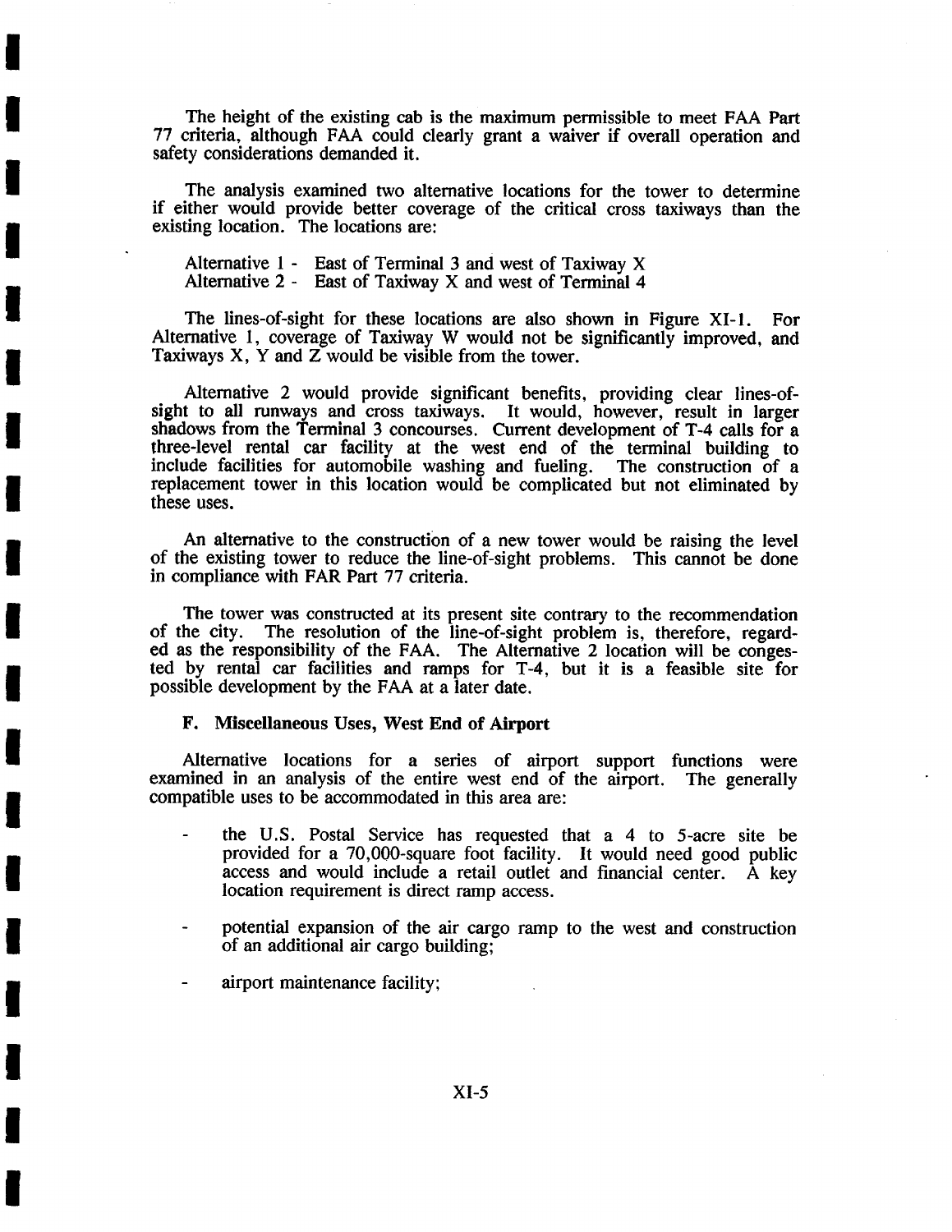airline ground equipment maintenance facilities for USAir, TWA and Delta Airlines with opportunity for other airlines *to* locate similar operations in the area;

**I** 

I

**I** 

**I** 

**I** 

**I** 

**I** 

**I** 

I

**I** 

**I** 

**I** 

**I** 

**I** 

**I** 

**I** 

**I** 

**I** 

- U.S. Postal Service for on-airport postal facility;
- employee parking, for the airport maintenance and air cargo facilities; and
- taxicab, limousine, and bus hold lot.

The location shown in Figure XI-2 best meets the requirements.

The current postal facility is located in the new cargo building. The replacement facility should be located at one of the sites assigned for "Future Aviation Related Use" in the west end layout.

### **G. Airline FHght Kitchens**

Locations for flight kitchens are established. Facilities are either constructed or planned for Sky Chefs and Marriott in the areas west of the existing location of 24th Street. These meet foreseeable needs.

### H. Airport Hotel

The need and potential locations for a first-class hotel at Sky Harbor have been the subjects of study since 1985. The current study examines alternative sites for a nationally recognized hotel including the following features:

- 300 guest rooms (of 350-500 square feet)
- 10,000 square feet of meeting/banquet space
- 100-seat dining room
- 75-seat coffee shop
- 125-seat cocktail lounge
- Swimming pool
- Health club/exercise room
- Tennis court/racquetball court
- Gift shop

The sites evaluated were:

- existing airport hotel site expanded to the west:
- employee parking lots immediately north of the existing airport hotel site;
- vacant land east of the proposed Taxiway "W" and south of Sky Harbor Boulevard;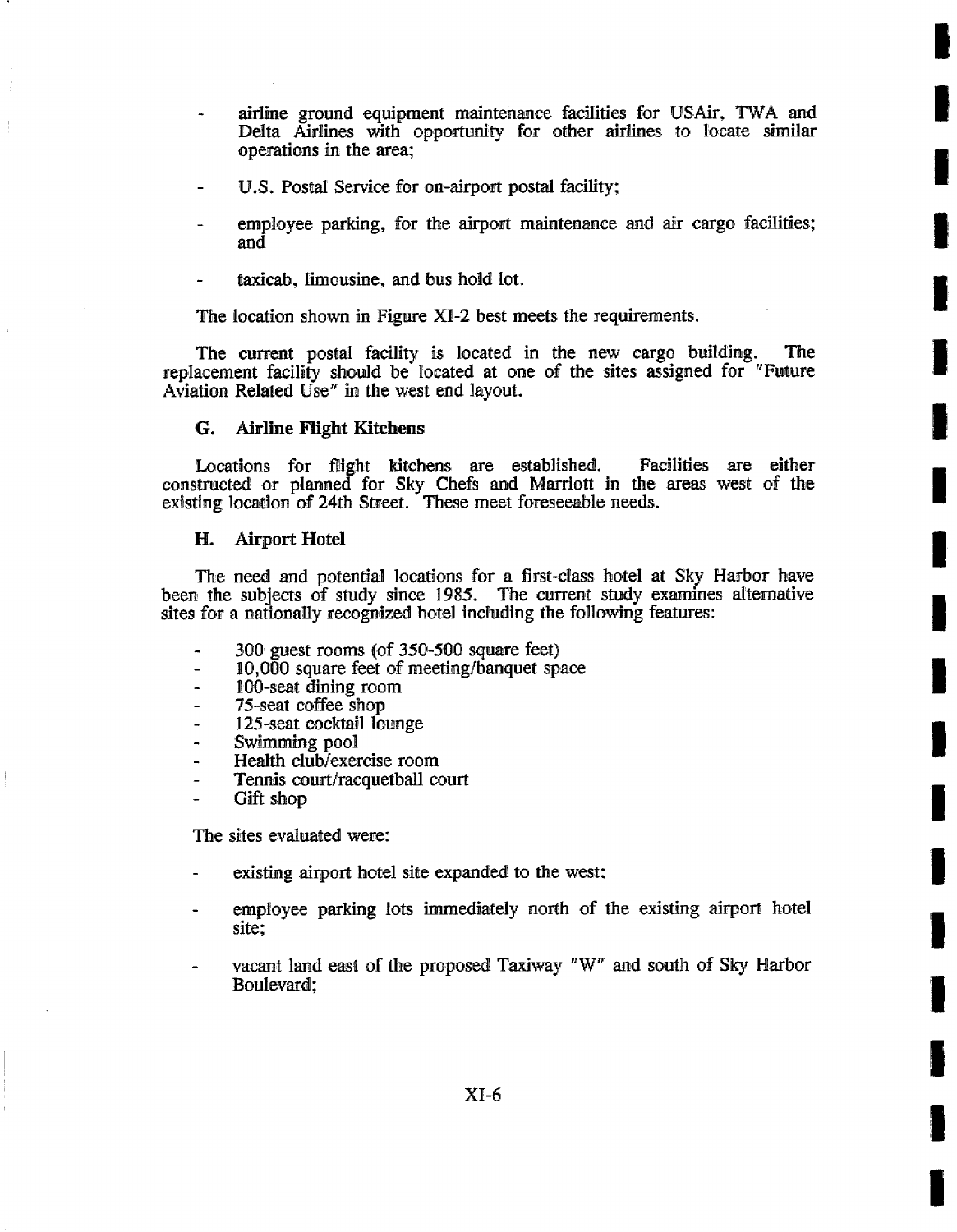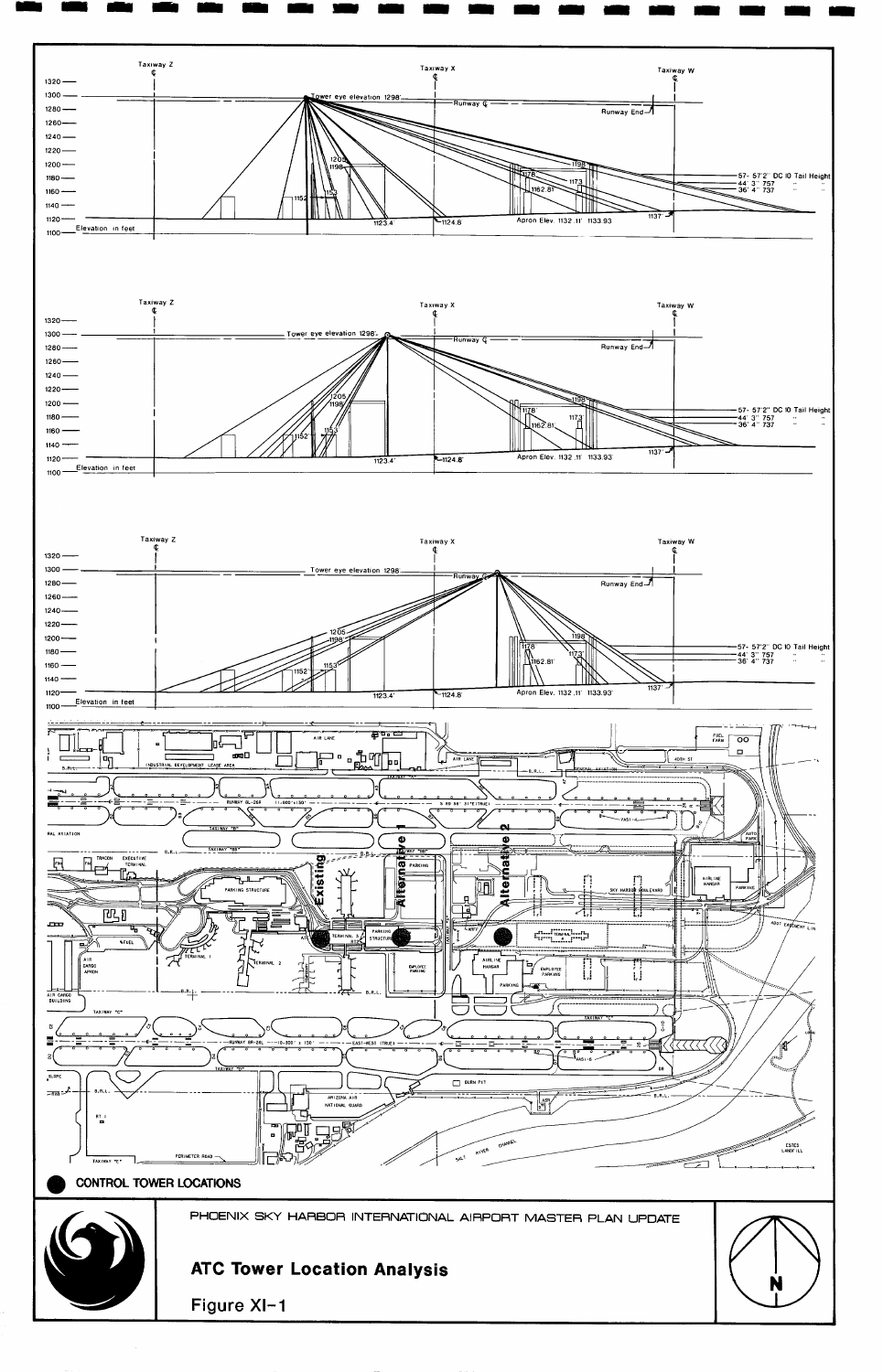